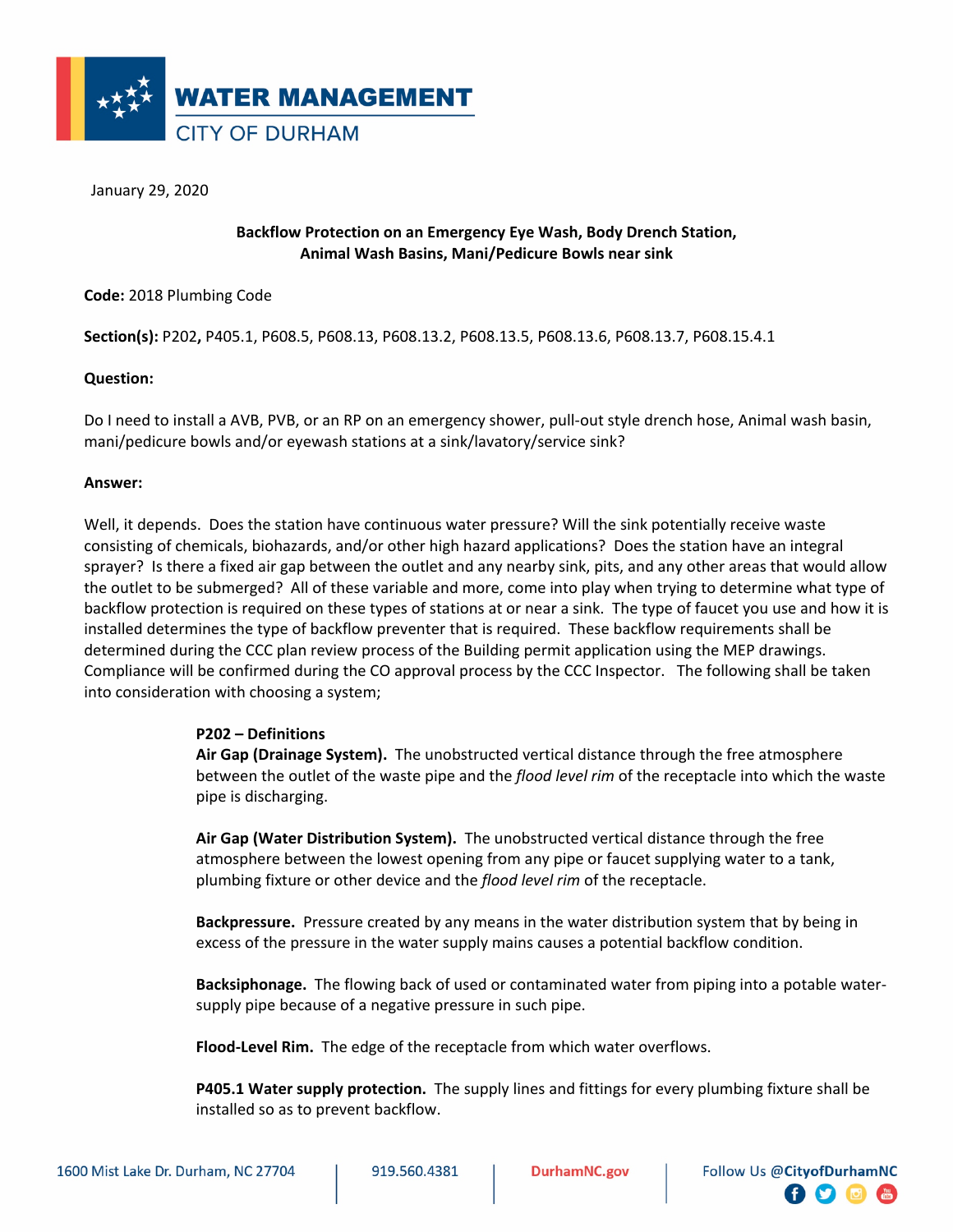**P608.5 Chemicals and other substances.** Chemicals and other substances that produce wither toxic conditions, taste, odor or discoloration in a potable water system shall not be introduced into, or utilized in, such systems.

**P608.13 Backflow Protection.** Means of protection against backflow shall be provided in accordance with Sections 608.13.1 through 608.13.10.

The following are also listed in the NC 2018 Plumbing code however the text has been shortened to make each backflow easier for comparison. Also, important key works have been bolded and underlined;

> **P608.13.2 Reduced pressure principle backflow prevention assembly (RP).** This type of backflow is permitted to be installed where subject to continuous pressure (12 hours or more). This type backflow protects against high hazard. This backflow protects against both backpressure and backsiphonage. The relief opening shall discharge by an air gap and shall be prevented from being submerged.

**P608.13.5 Pressure vacuum breaker assemblies (PVB).** This type of backflow is permitted to be installed where subject to continuous pressure. This type backflow protects against high hazard. This backflow protects **only** against backsiphonage. The critical level of a PVB shall be set at not less than **12 inches above the highest elevation of downstream piping** and the flood level rim of the fixture or device.

**P608.13.6 Atmospheric-type vacuum breakers (AVB).** This type of backflow is **not** permitted to be installed where subject to continuous pressure. This type backflow protects against high hazard. This backflow protects **only** against backsiphonage. Vacuum breakers shall be installed with the **outlet continuously open to the atmosphere**. The critical level of the AVB shall be set at not less than **6 inches above the highest elevation of downstream piping** and the flood level rim of the fixture or device.

**P608.13.7 Double check backflow prevention assemblies (DC).** This type of backflow is permitted to be installed where subject to continuous pressure. This type backflow does **not** protect against high hazard. This backflow protects against both backpressure and backsiphonage.

**P608.15.4.1 Deck-mounted and integral vacuum breakers.** Approved deck-mounted or equipment-mounted vacuum breakers and faucets with integral atmospheric vacuum breakers or spill-resistant vacuum breaker assemblies **shall be installed in accordance with the manufacturer's instruction** and the requirements for labeling with the critical level not less than 1 inch above the flood level rim.

It is important to note when determining where the flood level rim is to also take into consideration the air gap which is the "opening from any pipe or faucet supplying water" especially when you are proposing to use a pull-out type faucet, one handle single pulldown faucet, or any faucet where the water outlet can be pulled out and/or moved into a container, sink, pit, tub, or other receptacle resulting in the elimination of the air gap. Also, since the majority of faucets and/or water outlets have a shut-off valve downstream, an AVB cannot be used.

**Keywords:** Emergency eye wash, body wash, lab sink, integral sprayer, Drench hose, Flood level rim, dog sink, pedicure bowls, manicure bowls, animal wash basins